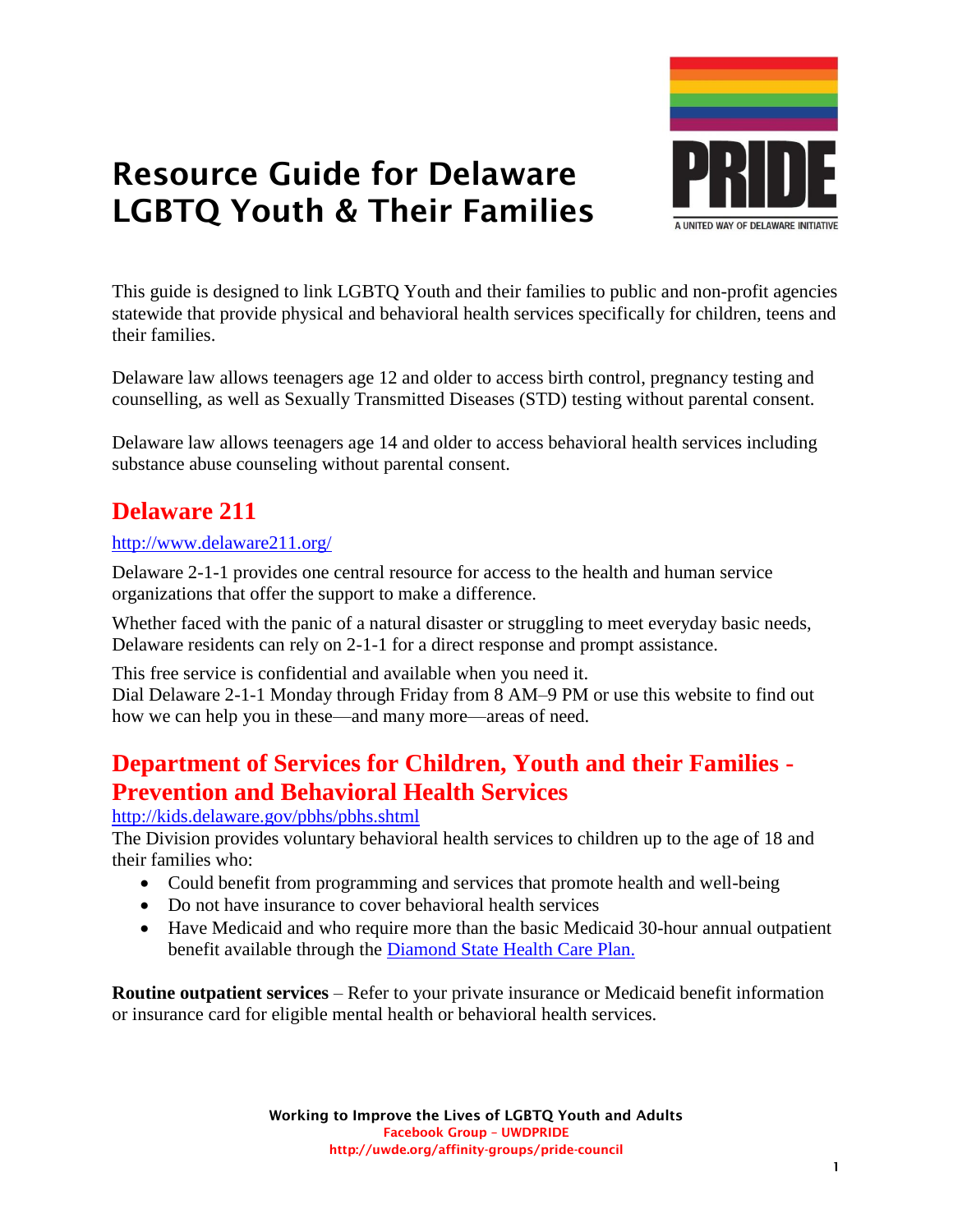



#### **Child Priority Response (Crisis) Services** – Call 1-800-969-HELP 4357)

Child Priority Response services are available to any child physically present in the state who is under the age of 18 and is determined to be "*at imminent danger to self or others as a result of a mental health or substance abuse disorder*".

**Central Intake** – Call 1-800-722-7710 or email at: [DSCYF\\_Intake\\_General@state.de.us](mailto:DSCYF_Intake_General@state.de.us)

# **Public School Based Services**

#### <http://kids.delaware.gov/pbhs/pbhs.shtml>

#### **[K-5 Early Intervention Program](http://kids.delaware.gov/mss/mss_opei_early_intervention.shtml)**

The K-5 Early Intervention Program is a voluntary program managed in partnership with the Department of Education and participating local school districts. The program employs Family Crisis Therapists statewide to work with children and families identified as "at-risk". Family Crisis Therapists assigned to designated elementary schools provide a range of interventions designed to remove barriers to academic and social success. The program focuses on providing a "System of Care" by enhancing collaboration among state agencies and communities to meet the needs of children and their families. To contact specific points of contact by school district, please refer to the following list of contacts at: [http://kids.delaware.gov/pbhs/pbh\\_opei\\_who.xls](http://kids.delaware.gov/docs/pbh_opei_who.xls)

**Clinical Services Management** - DPBHS is part of the Diamond State Health Care Plan. With the exception of the 30-unit annual benefit for routine outpatient services, the Division acts as the managed care organization (MCO) for all children's behavioral health services provided under Medicaid in Delaware.

*Care Assurance/Managed Care* – As part of the Medicaid managed care system, DPBHS clinical services management teams, each headed by a licensed behavioral health practitioner, work with families and service providers to refer clients to the appropriate level of care. Teams authorize services, review progress in treatment and assure continuity of care. Care assurance differs from a standard managed care process in that teams take an active role in other aspects of case management. They work with all the agencies involved with youth and their families such as schools, protective services, youth rehabilitation services, treatment providers, etc. to assure that there is a unified service plan.

When a case is first opened under a clinical services management team, a team member meets with the family to provide information about how they will work with them.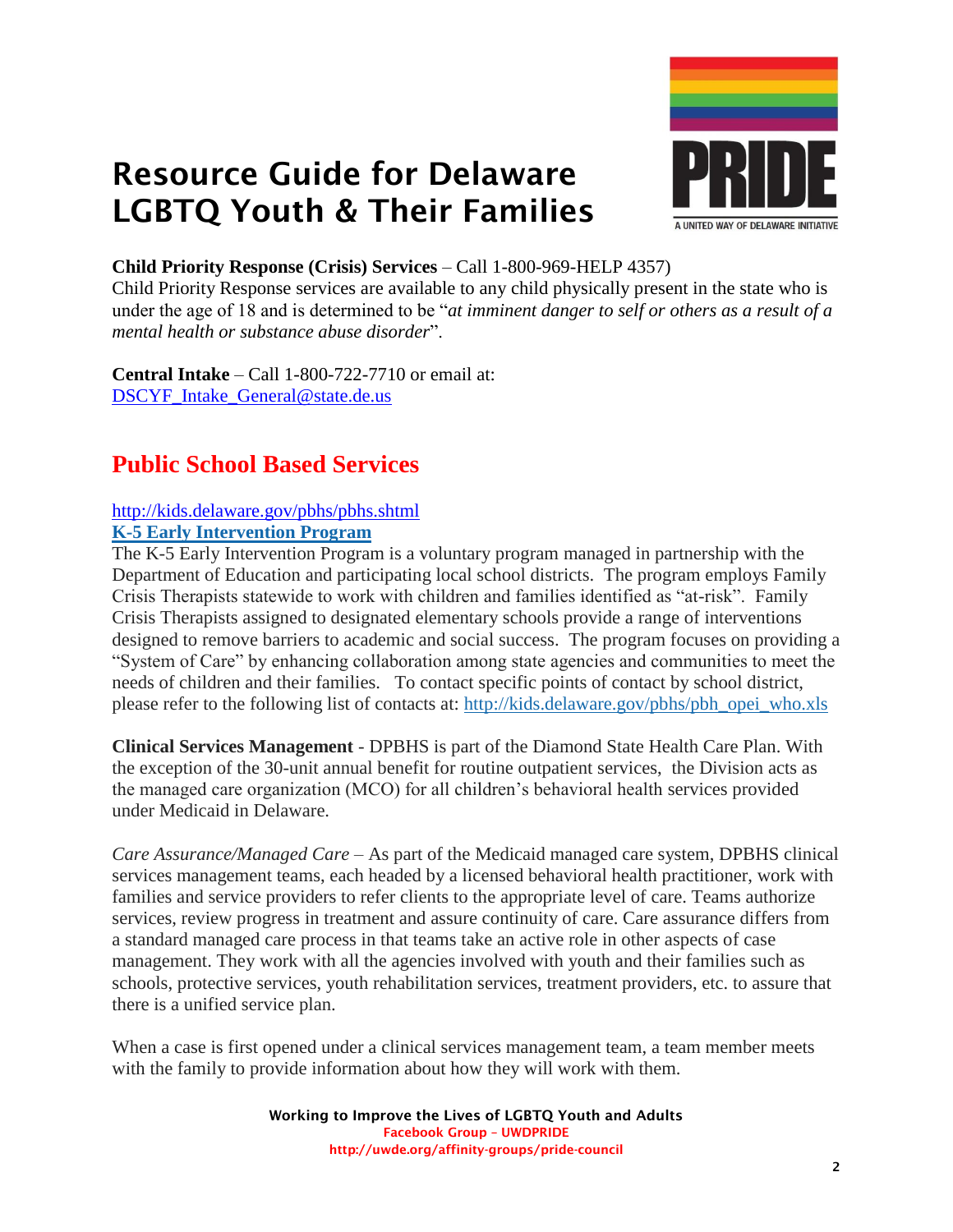

#### **School Based Health Centers <http://dhss.delaware.gov/dhss/dph/chca/dphsbhchome01.html>**

School-Based Health Centers (SBHCs) are located in twenty-nine public high schools within the state. Through contract with Delaware Health and Social Services, Division of Public Health, medical sponsors are responsible for administering such programs. In Delaware, SBHCs are operated by a multi-disciplinary team of health professionals who use a holistic approach to address a broad range of health and health-related needs of students. SBHCs are not a substitute for the student's personal physician and/or medical home but rather, act as a source for referral to outside medical care and as points of contact for supportive, comprehensive health services. With school board/governing entity approval the following services may be provided:

- diagnosis and treatment of sexually transmitted diseases;
- limited reproductive health services;
- HIV testing and counseling.

All school-based health centers must receive written parental permission prior to providing medical, mental and nutritional health services to students. School records and center records are kept separately to insure confidentiality. For a complete list of health centers. <http://dhss.delaware.gov/dhss/dph/chca/dphsbhcceninfo01.html>

#### **Gay Straight Alliances (GSA)**

GSA clubs provide a safety net for students during the coming out process. With a GSA club, youth break through the isolation to find support from peers and school staff. GSA clubs unite LGBTQ students, straight allies, and members of the school community who are committed to making schools safer and more accepting for LGBT students.

GSAs draw on the courage of LGBTQ youth and the commitment of straight allies working in partnership to build bridges, improve school climates, and change school policies. Strong, wellsupported GSAs can have a major impact on the education environment and possess the power to transform individuals, school cultures, and educational institutions.

# **Hospitals**

Eight of Delaware's hospitals participated in Human Rights Campaign Healthcare Equality Index and were named Leaders in LGBT Healthcare Equality. Facilities awarded this title meet key criteria for equitable care, including non-discrimination policies for LGBT patients and employees, a guarantee of equal visitation for same-sex partners and parents, and LGBTQ health education for key staff members.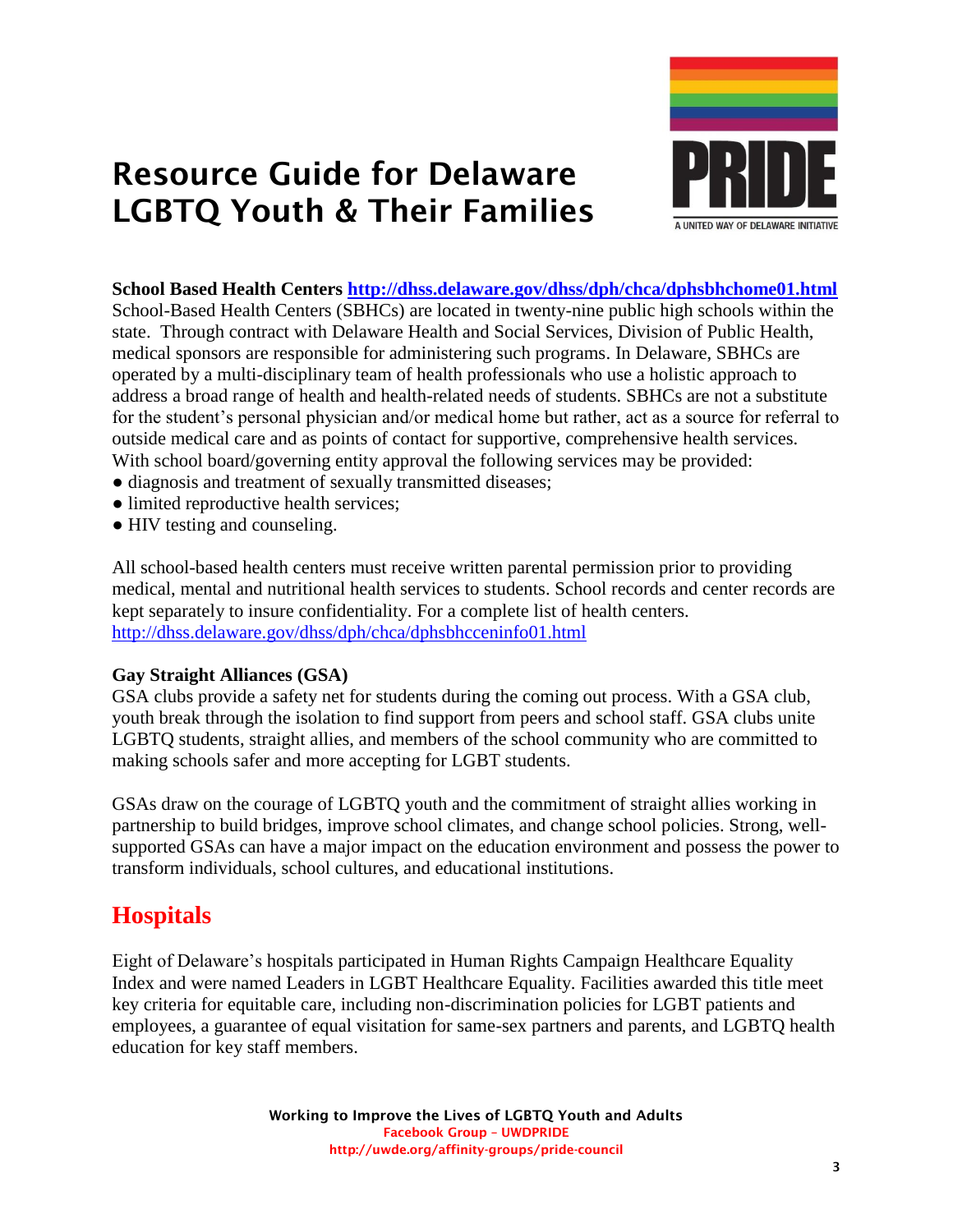

**Bayhealth – Kent General, Dover, DE Bayhealth – Milford Memorial, Milford, DE Beebe HealthCare, Lewis Delaware Christiana Care Health System - Christiana Hospital, Stanton, Delaware Christiana Care Health System - Wilmington Hospital, Wilmington, DE Nanticoke Memorial Hospital, Seaford, DE \*Nemours/Alfred I. duPont Hospital for Children, Wilmington, Delaware VA Medical Center, Wilmington, DE**

# **Clinical Resources for LGBTQ Youth**

#### **Nemours Children Hospital System – Adolescent Medicine**

<http://www.nemours.org/service/medical/adolescentmedicine.html>

Our Adolescent Medicine team is specially trained in the care of children ages 10 to 17. They're uniquely qualified to evaluate and treat any health concerns related to puberty. It means they know just how to speak and listen to your child.

## **Health Resources and Service Administration**

HRSA health centers care for you, even if you have no health insurance. You pay what you can afford, based on your income. Health centers provide

- checkups when you're well
- treatment when you're sick
- complete care when you're pregnant
- immunizations and checkups for your children
- dental care and prescription drugs for your family
- mental health and substance abuse care if you need it

**Henrietta Johnson Medical Center** – Wilmington <http://henriettajohnson.publishpath.com/> **Westside Family Healthcare –** Wilmington, Newark, Dover -

<http://www.westsidehealth.org/en-us>

**La Red Health Center –** Georgetown, Seaford <http://www.laredhealthcenter.org/>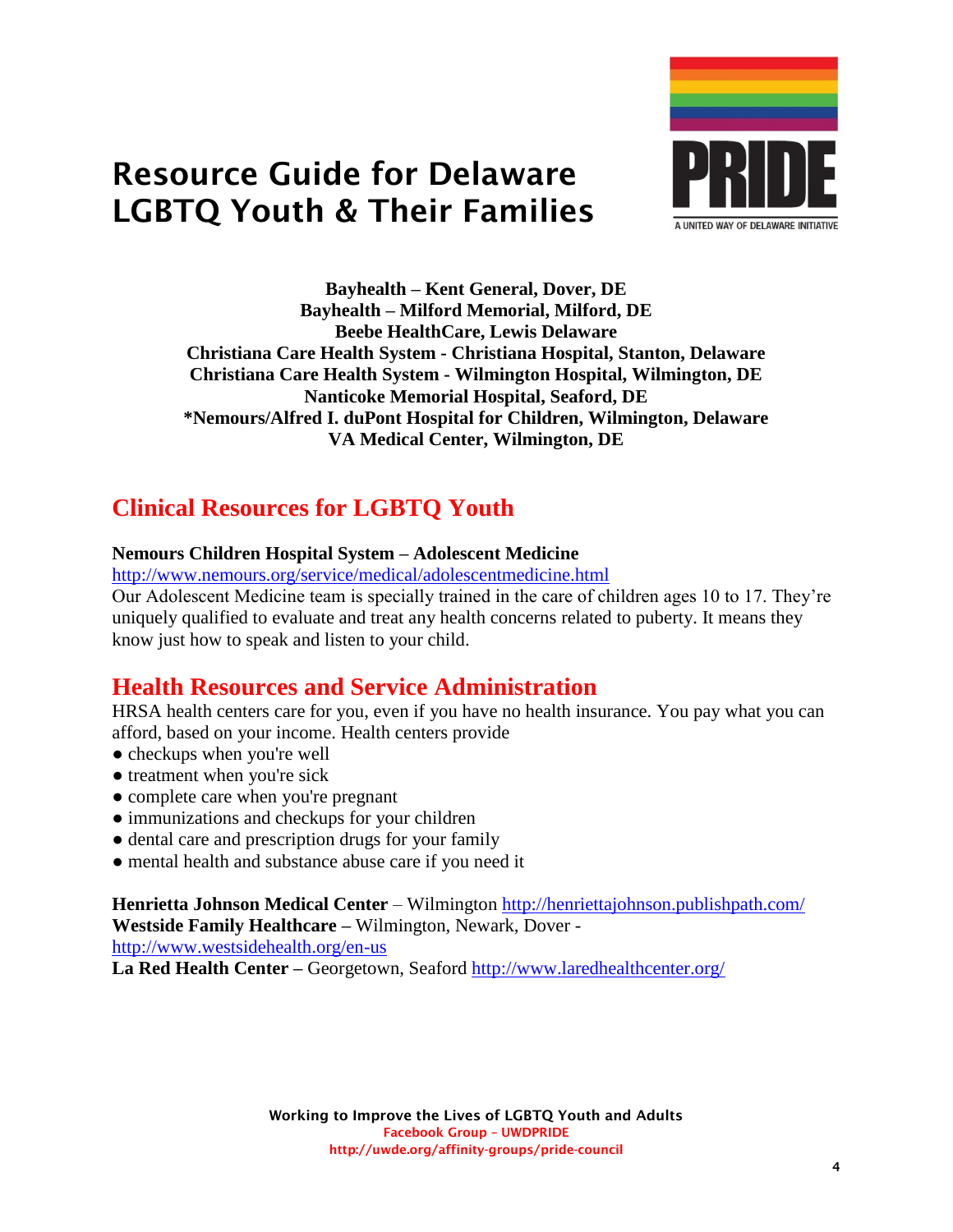

# **Non-profit Agencies**

These United Way of Delaware partner agencies are committed to providing services to Delaware's LGBTQ community – our children, youth and their families.

**Big Brothers Big Sisters of Delaware** – <http://bbbsde.org/> **LGBTQ Youth Mentoring Program**: Adult mentors are matched with LGBTQ (lesbian, gay, bisexual, transgender, or questioning) youth who are in middle or high school. Mentors work with a group of students through a school's GSA (gay, straight alliance) or Diversity Club; or are matched with a young person who is interested in individual mentoring. Commitment is 2 to 4 times per month for the school year.

**Brandywine Counseling & Community Services** - <http://www.brandywinecounseling.org/> is a trusted and accessible community resource that transforms the way society responds to how people view the multiple dimensions of recovery. With integrity, we promote hope and empowerment to persons living with addiction, mental health and HIV related challenges. Office locations in Wilmington, Newark, Dover, Georgetown and Ellendale. <http://www.brandywinecounseling.org/locations#la>

**Children & Families First -** <http://www.cffde.org/services/SupportingTeens/familytherapy.aspx> In the Integrated Functional Family Therapy program, also known as FFT, trained therapists and case managers work with teens and their families to address behavioral issues and improve their relationships. FFT services are evidence-based, which means that studies have proven them effective in reaching and engaging challenging families with complex problems. Offices in Wilmington, Dover, Seaford and Georgetown<http://www.cffde.org/aboutus/locations.aspx>

**Delaware Guidance Services for Children and Youth** - <http://www.delawareguidance.org/> exists to provide quality mental health services for children, youth, and their families. We believe that all children have a right to good mental health and should have access to quality therapeutic care, regardless of their ability to pay. DGS provides a continuum of non-residential mental health Services including family focused treatment, group therapies, psychiatric & psychological services, family, school, & community based treatment, emergency evaluations, development of family support networks and 24-hour mobile crisis intervention. Offices are located in Wilmington, Newark, Dover, Lewes, and Seaford.

**Jewish Family Services of Delaware** - <http://www.jfsdelaware.org/Counseling.html>

Confidential and caring outpatient behavioral health services are provided by licensed clinical social workers and board certified psychiatrists for many different populations and age groups

> **Working to Improve the Lives of LGBTQ Youth and Adults Facebook Group – UWDPRIDE http://uwde.org/affinity-groups/pride-council**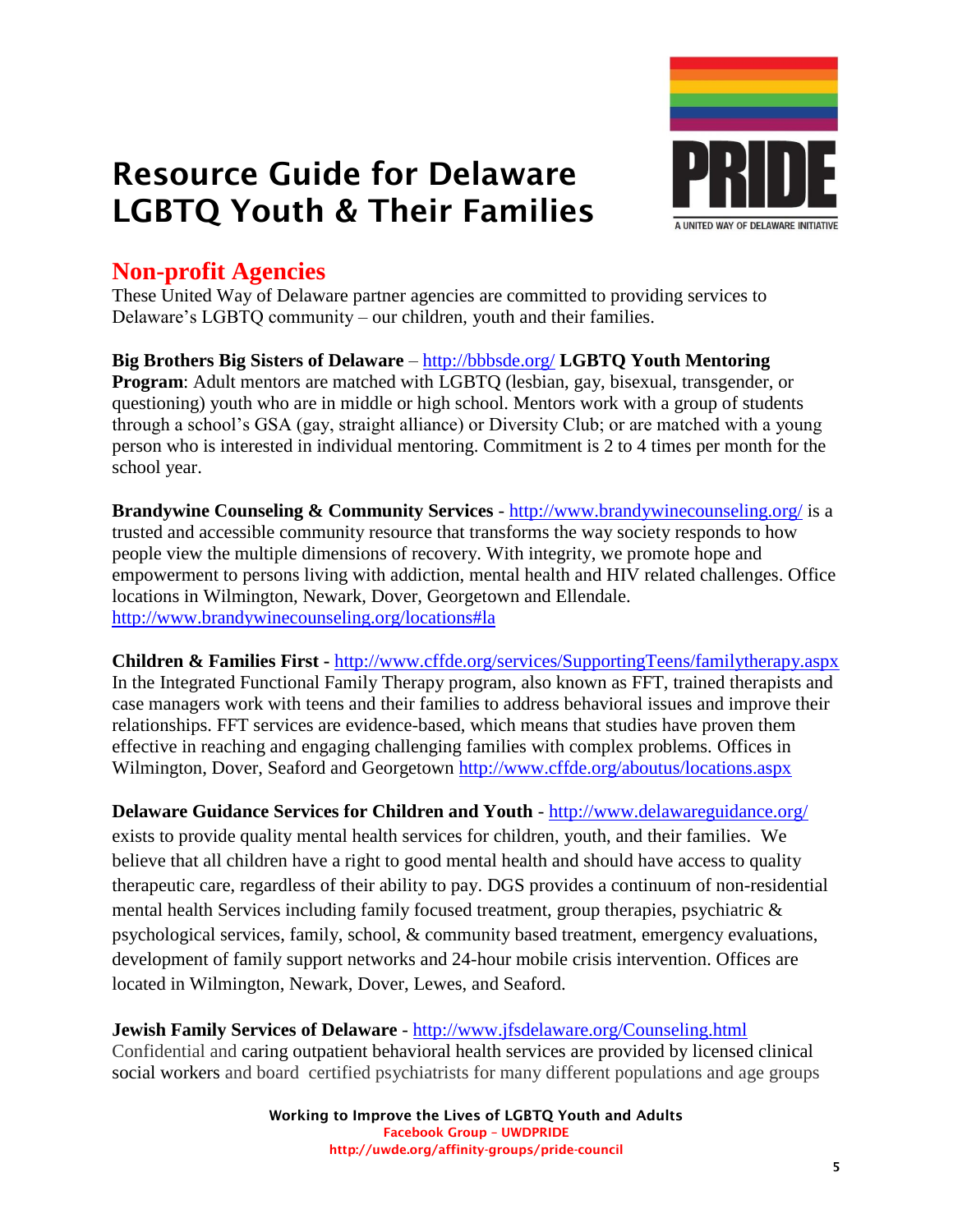

including children, adolescents, adults and older adults, in our Wilmington, Newark and Lewis locations.

# **PFLAG (Parents and Friends of Lesbians and Gays)**

#### <http://community.pflag.org/>

Founded in 1972 with the simple act of a mother publicly supporting her gay son, PFLAG is the nation's largest family and ally organization. Uniting people who are lesbian, gay, bisexual, transgender, and queer (LGBTQ) with families, friends, and allies, PFLAG is committed to advancing equality and full societal affirmation of LGBTQ people through its threefold mission of support, education, and advocacy.

PFLAG has over 350 chapters and 200,000 members and supporters crossing multiple generations of American families in major urban centers, small cities, and rural areas in all 50 states.

**PFLAG Wilmington Delaware** - <http://www.pflagwilmde.org/> **PFLAG Rehoboth Beach** - [https://www.facebook.com/pages/Pflag-](https://www.facebook.com/pages/Pflag-RehobothBeach/336504986387017)[RehobothBeach/336504986387017](https://www.facebook.com/pages/Pflag-RehobothBeach/336504986387017) - [PFLAGRehobothBeach@gmail.com](mailto:PFLAGRehobothBeach@gmail.com) [http://www.pflagrehobothbeach.org](http://www.pflagrehobothbeach.org/) - 302-841-1339

**PFLAG Dover - Central DE** - Contact Jim Hartman at: [hartman\\_30@msn.com](mailto:hartman_30@msn.com)

### **ASK - Alphabet Soup Kids - support and social group for LGBTQ+ Youth (12- 18)**

Meetings are held twice a month on the 2nd and 4th Saturday (during the school year) at Jewish Family Services of Delaware, 99 Passmore Rd., Wilmington, DE 19803. The support group meets from 11:00 a.m. - 12:30 p.m. followed by a social hour and all denominations are welcome. This group is under the direction of licensed professional counselors Barbara P. Conrad, MS and certified in Gestalt Therapy & Sharon Zimmer, MS in Educational Counseling. \*You MUST confirm attendance 2 days prior to the meeting by texting Sharon Zimmer, 302- 438-1545 or email: [cztwins@hotmail.com.](mailto:cztwins@hotmail.com) The coming out process is tough enough - now you can turn to ASK for help and support.

#### **PTKDelaware – Parents of Transgender Kids Support Group**

Monthly meeting the 3<sup>rd</sup> Thursday of the month at Nemours duPont Hospital, 1600 Rockland Rd., Wilmington, DE 19803 – meetings start at 6:30PM. If you want to attend a meeting please email your name along with the age of your child to [PTKDelaware@gmail.com.](mailto:PTKDelaware@gmail.com)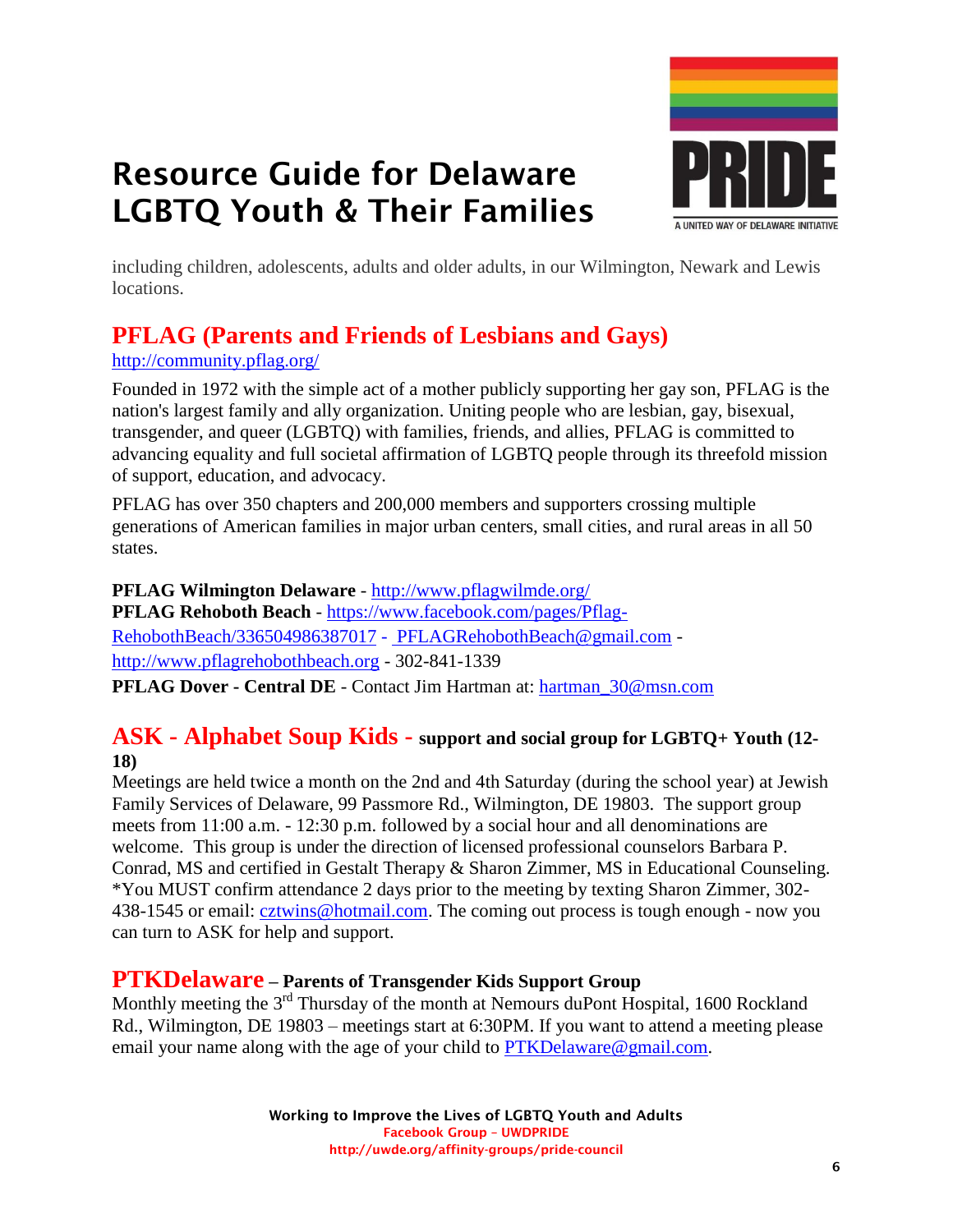

Parents will be able to network with other families that are going through similar experiences while raising a transgender or non-conforming child.

# **Sexually Transmitted Diseases (STD)**

Delaware law allows teenagers age 12 and older to access birth control, pregnancy testing and counselling, as well as Sexually Transmitted Diseases (STD) testing without parental consent.

#### **Children & Families First Adolescent Resource Center** -

<http://www.cffde.org/services/SupportingTeens/arc.aspx> is a comprehensive counseling, educational and medical service program for youth, to help reduce risk-taking behaviors, especially related to sexual health. The ARC program helps teenagers and young adults create and sustain healthy, responsible attitudes, behaviors, and choices about their sexuality. Office locations in Wilmington, Newark and Dover.

ARC's group education sessions address issues relating to sexual health. Presentations are geared for elementary, middle and high school youth. Topics include: Puberty education, Healthy relationships, Life planning, Communication skills, Teen pregnancy, Decision making, STDs, Contraception. Parent groups are also available to help adults become an ask able parent.

The medical component is designed to meet the unique needs of adolescents. Teens receive individual education and counseling every time they are seen for medical care. Adolescents ages 12-20 may receive: Birth control, STD testing and treatment, Pregnancy determination, HIV testing, Emergency contraception.

#### **National HIV and STD Testing – Find Free, Fast and Confidential Testing** <https://gettested.cdc.gov/>

#### **Find Answers to Your Questions**

[How do HIV, Viral Hepatitis, and STDs relate to each other?](file://///uwitc-2008-fs4/content/how-are-hiv-viral-hepatitis-and-stds-related-each-other) [How do I protect myself and my partner\(s\) from HIV, Viral Hepatitis, and STDs?](file://///uwitc-2008-fs4/content/how-do-i-protect-myself-and-my-partners-hiv-viral-hepatitis-and-stds) [What puts me at risk for HIV, Viral Hepatitis, and STDs?](file://///uwitc-2008-fs4/content/what-puts-me-risk-hiv-viral-hepatitis-and-stds) [What are sexually transmitted diseases and should I be tested?](file://///uwitc-2008-fs4/content/what-are-sexually-transmitted-diseases-and-should-i-be-tested) [What is viral hepatitis and should I be tested?](file://///uwitc-2008-fs4/content/what-viral-hepatitis-and-should-i-be-tested)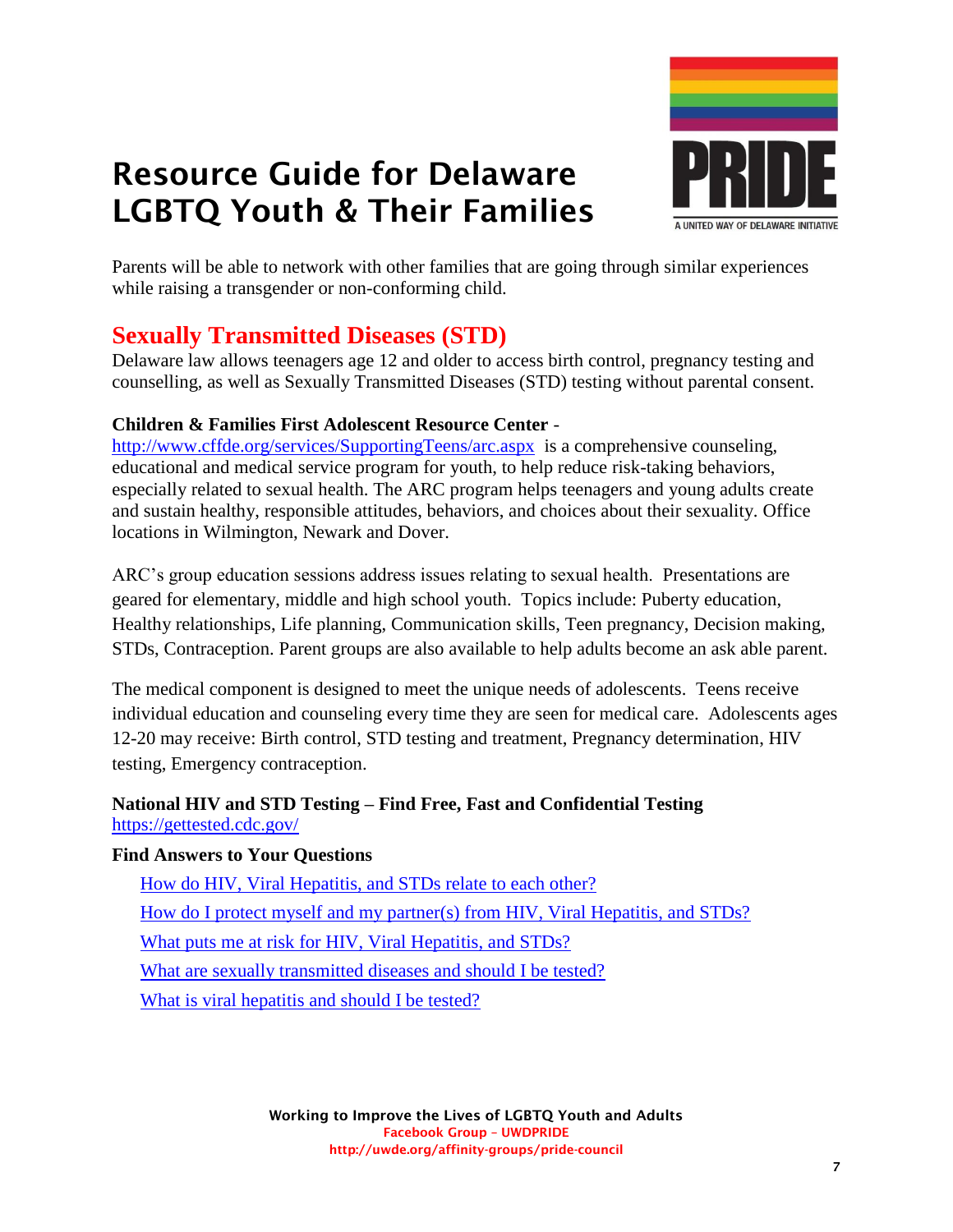



#### **Delaware Division of Public Health - Sexually Transmitted Disease Program** -

<http://www.dhss.delaware.gov/dhss/dph/dpc/stds.html> **-** It is the mission of the Sexually Transmitted Disease Program to provide statewide management, education and training for the prevention and treatment of sexually transmitted diseases.

## **Struggling with Addiction – Help is Here**

#### <http://www.helpisherede.com/#what-you-need-to-know>

What you need to know: addiction is a disease. It is not a moral issue or a personal weakness and causes two types of dependence: **Physical dependence** is the result of physical changes in the brain through the use of an addictive drug, which produces symptoms of withdraw in the absence of that drug. **Psychological dependence** is the result of prolonged use of an addictive drug, causing an emotional need or compulsion to continue using it. Prevention starts with education. Recovery begins with treatment.

## **Delaware Reproductive Health Services**

<http://www.dhss.delaware.gov/dhss/dph/chca/dphfpservices1a.html> **-** Under [Title X](file:///C:/Users/amobley/AppData/Local/Microsoft/Windows/Temporary%20Internet%20Files/Content.Outlook/ET4P7KNR/dphfpservices1b.html) of the Public Health Services Act, the Division of Public Health offers a wide range of reproductive health services and supplies to both women and men.

### **Delaware Tobacco Prevention and Control Program**

<http://www.dhss.delaware.gov/dhss/dph/dpc/tobacco.html>

Tobacco use remains the number one underlying cause of premature death and disability in Delaware and the nation. The Delaware Division of Public Health works to prevent the use of tobacco products through its Tobacco Prevention and Control Program (TPCP).

**Delaware Kick Butts Generation** (KBG) - <http://www.ysmoke.org/> - A youth-led program in schools and communities to counter tobacco marketing.

### **Delaware Coalition Against Domestic Violenc**e

http://www.dcady.org/ DCADV is the statewide, nonprofit coalition of agencies and individuals working to stop domestic violence in Delaware.